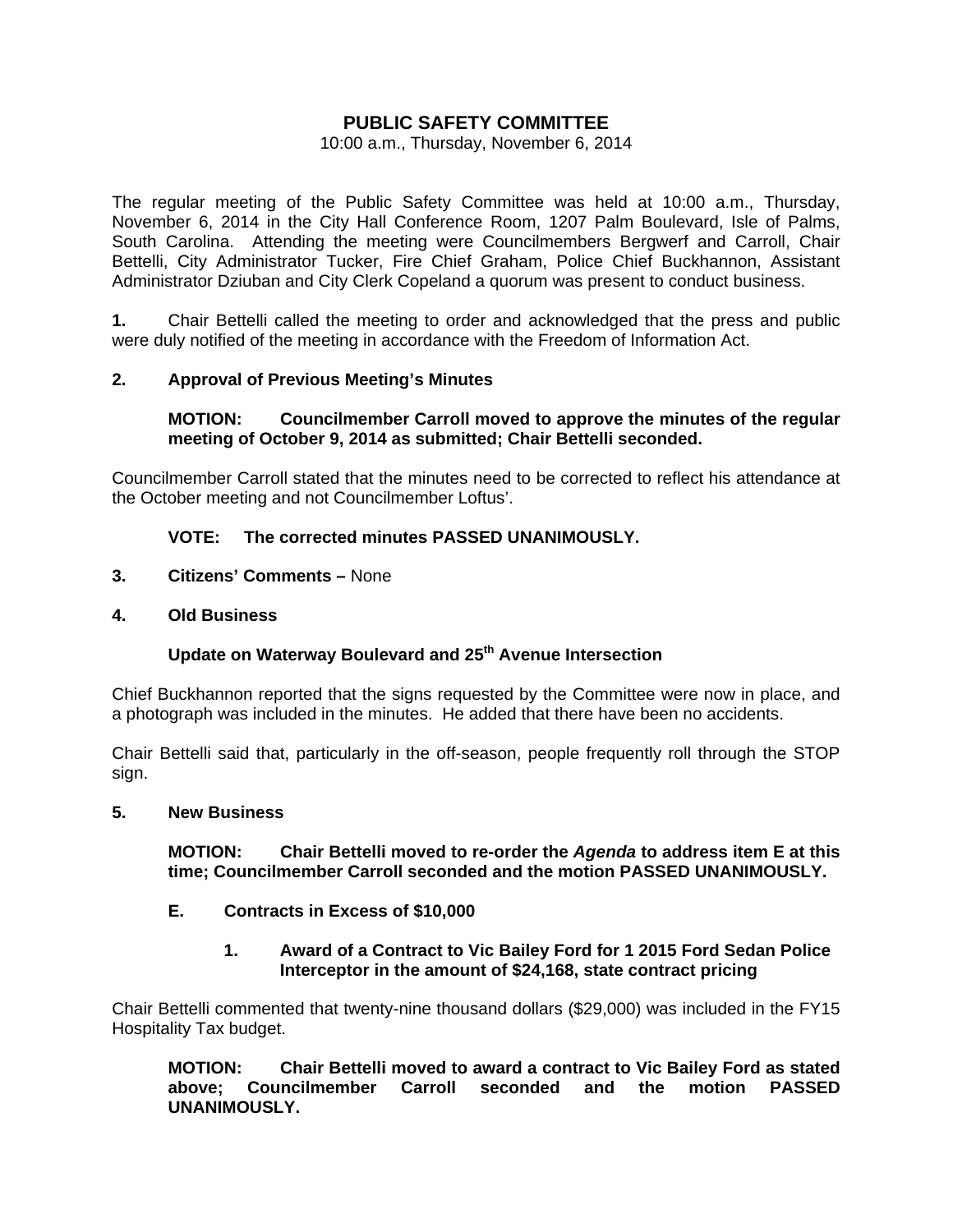Chief Buckhannon stated that the money remaining in the budget for this vehicle will be used to appropriately outfit the vehicle for police use.

# **2. Status of RFB on the Fire Truck**

Assistant Dziuban reported that the purchase of the fire truck was included in the FY15 budget. The RFB has been issued, questions have been answered and the bid opening would be at 10:00 a.m. on Tuesday, November 11<sup>th</sup>. The bid results will go directly to Ways and Means and City Council for a contract award. The Assistant added that some vendors stated that it would be difficult to complete the process in FY15; therefore, the City might need to re-budget the funds to FY16.

The Administrator commented that the RFB is on the City's website, and Assistant Dziuban warned that the bid is complicated and contains pages of specifications.

# **A. Discussion of Noise Ordinance**

Administrator Tucker recalled that she had sent a communication to Council about noise complaints at Morgan Creek Grill; the issue went before the Real Property Committee. As a result of reviewing the documentation presented by the complainants and the police responses over several years, the Committee recommended that Morgan Creek Grill be placed in default of their lease because they are violating a City ordinance. The complainants cited two (2) things in the ordinance that they believe Morgan Creek Grill is violating as follows:

- The ordinance states that amplified music is not allowed outdoors on public property; and
- Even if one argues that MCG is not in violation of the above because Morgan Creek Grill is a private entity leasing public property, they remain in violation due to the extent of the information offered by the complainants. The ordinance states that, if the noise disturbs someone in their home, it is a violation.

The current noise ordinance came into being because many years ago, the City started getting noise complaints and conflicts related to the noise from Coconut Joe's; the City enforced on those complaints. Coconut Joe's, in turn, filed a complaint against the City that was heard in federal court under the old noise ordinance which was a decibel level ordinance, and the City did not prevail.

In the arguments presented today by Senator Campsen, he referenced case law about what constitutes a public place, and in one (1) case, a hotel lobby could be considered a public place despite being privately owned. That highlighted the component of the noise ordinance that speaks to amplified music in a public places. When Morgan Creek Grill stated that they would adhere to the ordinance to come into compliance and get out of default, they also implied that, if the City is going to enforce that section of the code for public place, they hope the enforcement would be done equally throughout the City.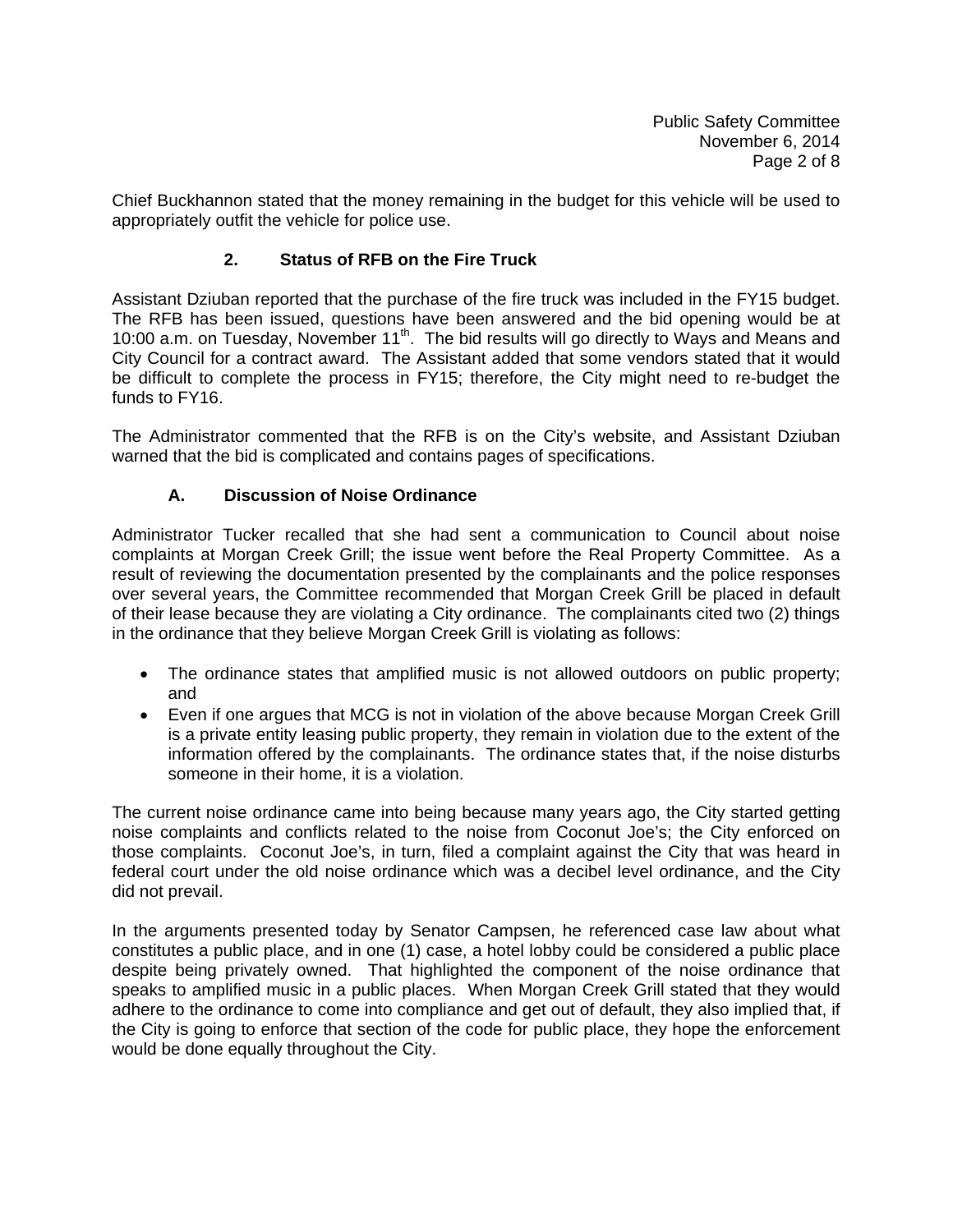Public Safety Committee November 6, 2014 Page 3 of 8

The Administrator explained the Police Department's enforcement of the noise ordinance was based on the view that, if something was privately leased or private, amplified music in a public place was not the section of the code under which they were enforcing. The City has, in the past, not had the habit of making that interpretation; when Morgan Creek Grill was involved, that was not the interpretation being made for the one (1) time they were issued a citation for violation of the noise ordinance.

If Senator Campsen's interpretation is correct and the wording stays in the City's ordinance, other areas of the island or other businesses on the island might be interpreted to be in violation because they have entertainment that is outside or is amplified in spaces that would be considered public places. Therefore, if the City was to enforce the noise ordinance evenhandedly, the City would be put in a position to let the other establishments know that they need to shut down the amplified music; among the venues that come to mind were Coconut Joe's, the Grand Pavilion, the Villages, the Palm Cove pool, sometimes on the deck at the Boathouse, etc.

The Administrator suggested that the City may want to consider some modifications to the noise ordinance if it is not the City's intent to shut the amplified music down, unless the music is disturbing someone in their home under the existing provisions of the noise ordinance. Administrator Tucker commented that she has provided this information for the Committee members to think about; she noted that City Attorney Halversen has not completed her research or reviewed the file on the other case with Coconut Joe's. The Administrator stated that one (1) way to solve the potential for enforcing in all of these locations would be to take out the provisions that refer to outdoor places owned by the City and under the control of the City. If the City wanted to become more restrictive, the venues that have had outdoor, amplified music in the past must be informed that they could no longer do so without incurring a violation under the City's noise ordinance. Administrator Tucker advocated leaving the statements in the noise ordinance that refer to disturbing people in their home, but to get more clarity on the outdoor spaces issue.

Councilmember Carroll asked whether the City lost the Coconut Joe's case over the decibel level; Chief Buckhannon said that it was not decibels but the use of the word "and" in one (1) of the sentences in the ordinance. There were other parts that the judge found to be at fault, but he could have separated parts of the case out if the City had used the word "or." The Chief stated that one of the most important things the case pointed out was a noise ordinance is a First Amendment/free speech issue, and as such, it is hard to enforce. A narrower ordinance is easier to enforce, but must avoid the appearance of taking away someone's rights.

Councilmember Bergwerf acknowledged that she is a member of the Real Property Committee; one (1) gentleman showed an invoiced for eight thousand dollars (\$8,000) trying to soundproof his home; allowing amplified music in a public place is not a solution. She recalled that there was not only one (1) person complaining at the meeting, but a neighborhood; residents attended who live on Intracoastal Court and Waterway Island Drive. The complainants' recommendation was for Morgan Creek Grill to move its music inside.

Administrator Tucker reiterated that, if the outdoor music – amplified or not – disturbed the neighbors, it would still be a violation.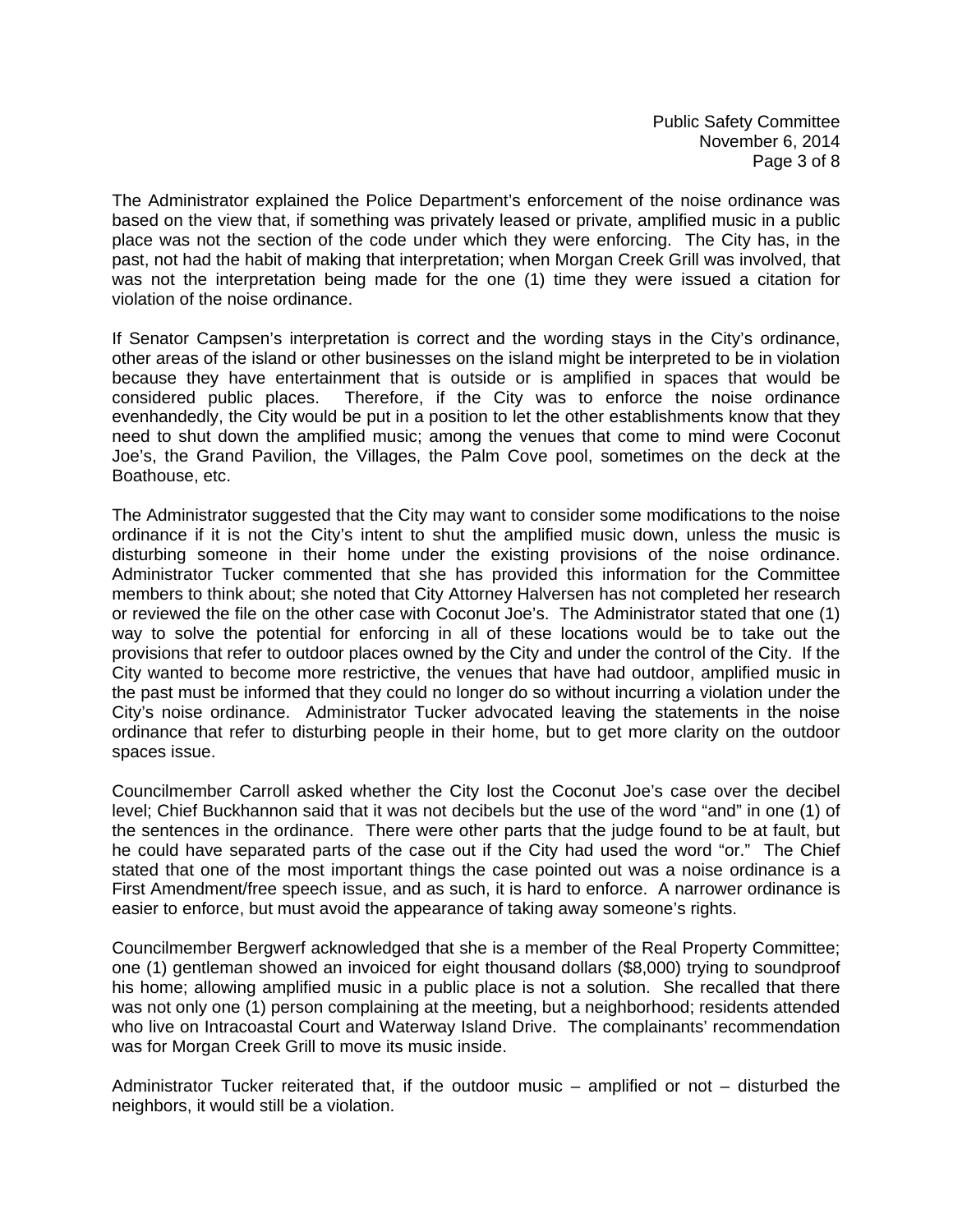The Administrator reported that, to her knowledge, no one has complained about music emanating from Morgan Creek Grill since they were put on notice; they have cancelled acts and changed the type of entertainment offered to come into compliance.

Councilmember Carroll said that he would consider any building where people can come and go without prohibition to be a public place; he reported that he lives on Tabby Lane, coming from either Front Beach or  $41<sup>st</sup>$  Avenue – he was not sure which. He also informed the Committee that Goat Island now has a music venue, Goat Island Gatherings, that offers music, and there is no control for that location. The Councilmember added that he supports the residents that they should be allowed to go to bed and to sleep undisturbed.

The Chief reminded the Committee that the idea of sleeping undisturbed was the thought behind the differences between daytime and nighttime regulations. The Chief explained that, when an officer responds to a noise call, he meets with the complainant and goes into the house where they are hearing the disturbing noise to confirm the problem. There have been times when simply closing a window corrected the problem; on other occasions when the officer could hear the noise through double pane windows, the officer agreed that a violation was occurring and something could be done about it.

Upon reviewing the list of police responses to Morgan Creek Grill from 2009 forward, Councilmember Bergwerf asked whether these calls were included with the monthly Livability Report; Chief Buckhannon responded that they were on the report and identified by address, 80 Forty-first Avenue.

The only call to the City Administrator from the Smiths was about the location of the band at Morgan Creek Grill; the Administrator contacted Jay Clarke and Carla Pope about it. As a result, they pointed the stage toward the restaurant rather than into the parking lot.

Administrator Tucker noted that the complainants had quite a bit of documentation and had taken the time to prepare.

## **B. Consideration of Improvements to the IOP Kennels**

Chair Bettelli said that he had made a trip to the Public Safety Building to get a firsthand look at the City's kennels and to take some pictures; he stated that he was unaware of any specific complaints from people who have had their dog boarded there for any length of time. Chief Buckhannon concurred.

Administrator Tucker explained that the previous kennels were outside and beside the old Building Department; a Councilmember voiced the need for the kennels to be improved, i.e. climate-controlled and comfortable for the animals when detained. Although the new kennels in the Public Safety Building meet design standards, they are not climate-controlled, except for heat and nature; so the conditions are not as refined as they were at the old facility. That member of Council is serving again and has had his dog incarcerated; he asked the Committee to consider whether any changes could be made. The climate-controlled issue was mentioned, and he indicated that there was no way for the animals to get off the concrete floor; Chief Buckhannon has assured the Administrator that the animals do have beds, which was depicted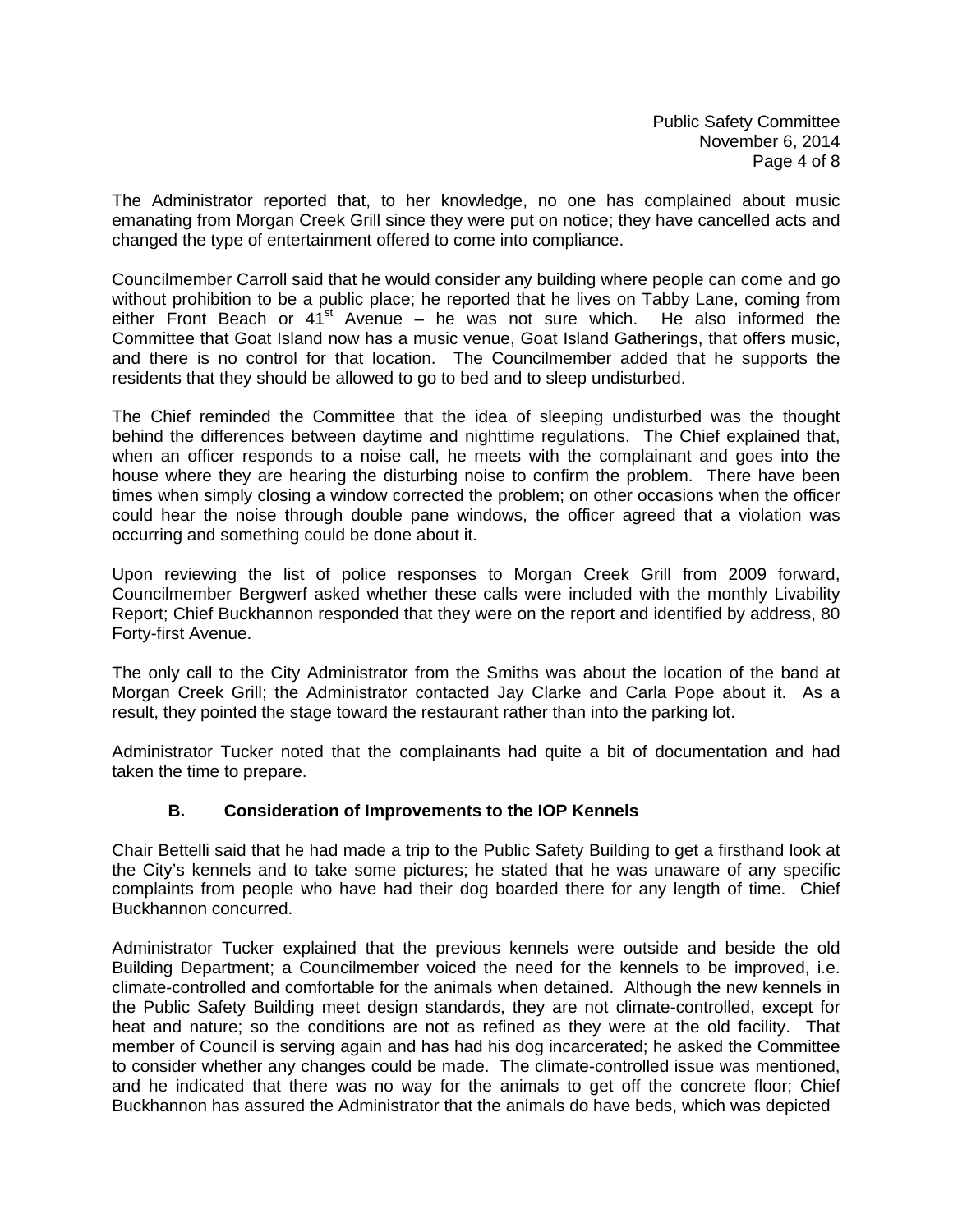in a photograph the Chief passed around, showing that they can get off the concrete floor. In terms of air conditioning, the kennels are not climate-controlled; the Chief reported that the area never gets really hot because there is air through the downstairs and the space is shaded.

Chief Buckhannon's photographs show an elevated shelf and the beds are a mesh material that can be washed; the dogs can easily access the shelf.

Councilmember Carroll asked how long an animal was normally incarcerated; the Chief said that about ninety percent (90%) of the animals spend only a few hours in the kennels. Animals staying longer than a few hours are normally picked up by the owners within a day; if an animal is not claimed for two (2) days, it is transported to the SPCA.

The advocacy was to inspect the kennels and, if it is found that improvements can be made, that they be made in the FY16 budget.

Administrator Tucker noted that she had gone online to research standards for municipal kennels and was unsuccessful, but she did find standards for kennels, like the SPCA, produced by a group of veterinarians. The Administrator stated that she was unable to find any information about the conditions for municipal kennels where animals are detained for a short time.

Chief Buckhannon reported that officers routinely walk the dogs and talk to the dogs.

Chair Bettelli stressed the need for all dogs on the island to be registered with the City so that, if a dog was picked up, it could be reunited with its owner sooner.

Councilmember Bergwerf stated that air conditioning the entire space was unrealistic, but she could support the use of a fan to circulate the air in the heat of summer. In the Councilmember's opinion, the City was doing all it could for animals that are picked up, especially since the stays are typically less than two (2) days.

The Public Safety Building is in a very public space and the kennels are in the garage area of the building and if the dog(s) are crying or barking, the public might be concerned that the animals are distressed for some reason.

# **C. Discussion of Ebola Protocol**

Administrator Tucker stated that she had asked that this item be put on the *Agenda* to inform Council that the City does have a plan and citizens can be reassured that the Public Safety personnel are prepared. If the City was to have a suspected case of Ebola, first responders have the protective gear to wear, have been given information, have trained for and have the appropriate numbers to call. The Isle of Palms is a transient community, and many of the island's residents travel quite a bit, so the City is more vulnerable that some others might be.

First responders actually have two (2) protocols; the first would be if personnel knew ahead of time that the person is suspected to have Ebola, and the second would be that personnel were made aware of the Ebola possibility after they arrive at the location.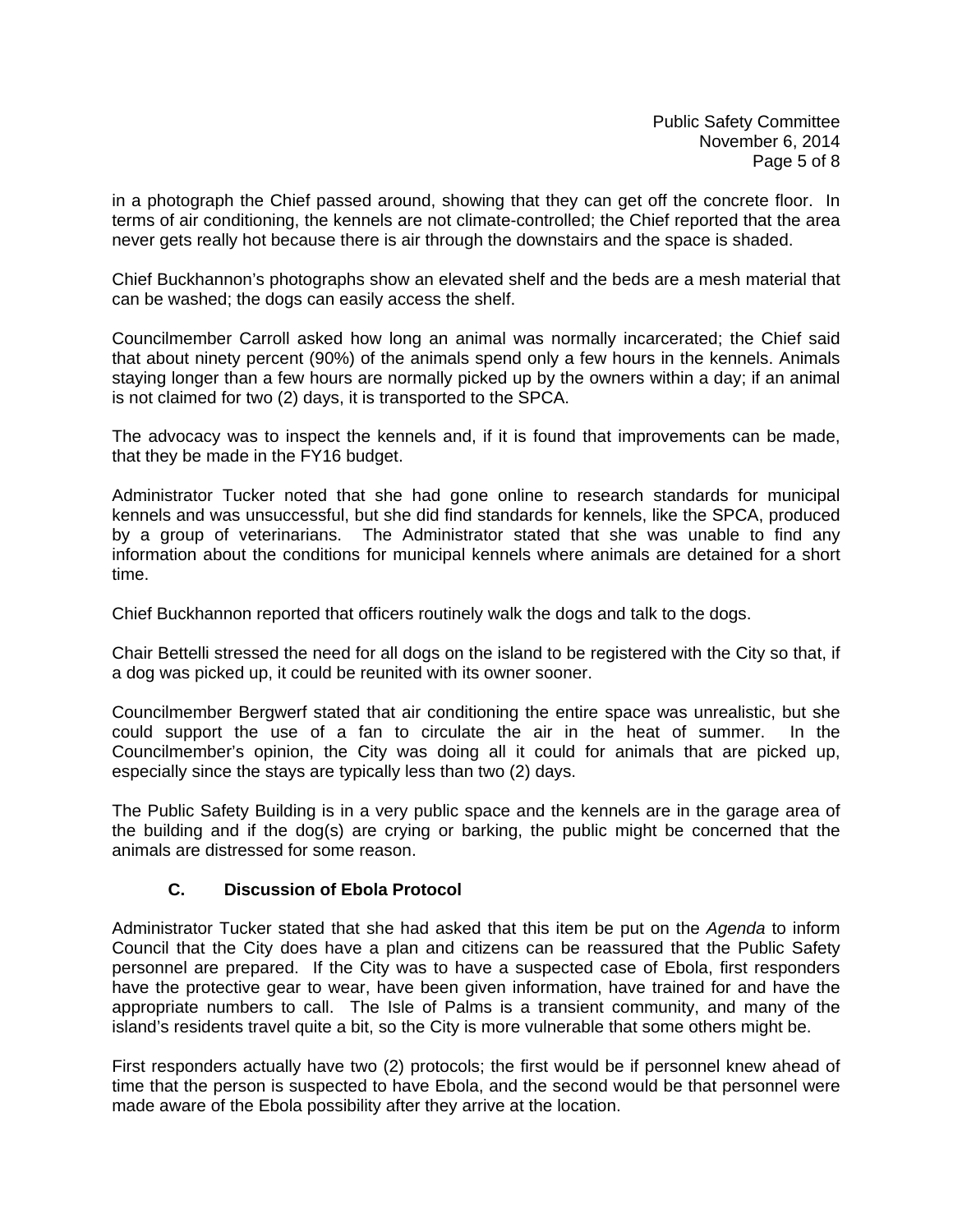# **D. Discussion of NCIC Budgetary Impact**

Administrator Tucker explained that this was a situation where powers that the City does not control but whose services the City needs make adjustments that pass an expense down to the end-user. The anticipated budgetary impact is a maximum of thirty-three hundred six dollars (\$3,306), that staff believes to be absorbable within the FY15 budget.

Chief Buckhannon commented that NCIC is the National Crime Information Center, the database that contains any warrants or "hits" on people in the system throughout the nation; this is the entity that the City communicates with on the ten-minute (10 min.) hits. NCIC also issues BOLOs, be on the lookout for, on someone who is missing or who might be in danger; they also provide tag and driver's license information.

By way of explanation, the Chief reported that the City has two (2) services that are provided by the State to have access to NCIC; the first service is a frame-relay connection, similar to a broadband connection that is provided by AT&T. AT&T has notified the state that the service is being discontinued which forces the City to have a T1 line, and the T1 is more expensive than the frame-relay. A second cost component to have the NCIC access is the state's Chief Information Officer (CIO) system that maintains the connectivity between NCIC and SLED to all of the agencies that participate in the NCIC system. The cost for the CIO system will remain the same at one hundred twelve dollars (\$112) per month; the cost will increase from one hundred seventy-two dollars (\$172) per month for the frame-relay to four hundred thirty dollars (\$430) a month for the T1 line.

Administrator Tucker explained that staff has anticipated the increase for a period of seven (7) months on the FY15 budget, but the cost could be less if they do not have it ready for two or three (2-3) months.

In addition, Chief Buckhannon stated that there is a one-time (1) charge because the router that the City uses to allow the hookup with the state has reached its end-of-life, and the state CIO office has informed the City that it needs a new router. The router is expected to be fourteen to fifteen hundred dollars (\$1,400-1,500).

Chair Bettelli asked where the line terminates, and the Chief replied that it goes into the state CIO office in Columbia.

The Administrator added that the expense would be paid from the "Telephone and Cable" line in the FY15 Police Department budget.

## **6. Highlights of Departmental Reports**

#### **Fire Department –** Chief Graham

On October 31<sup>st</sup>, personnel responded to a home on Cameron Boulevard about an odor coming from the hot water heater; after checking the residence for carbon monoxide and being unable to locate the source of the smell, the residents were advised to have the water heater inspected by a service technician. Total calls for the month were eighty-one (81), and, of that number,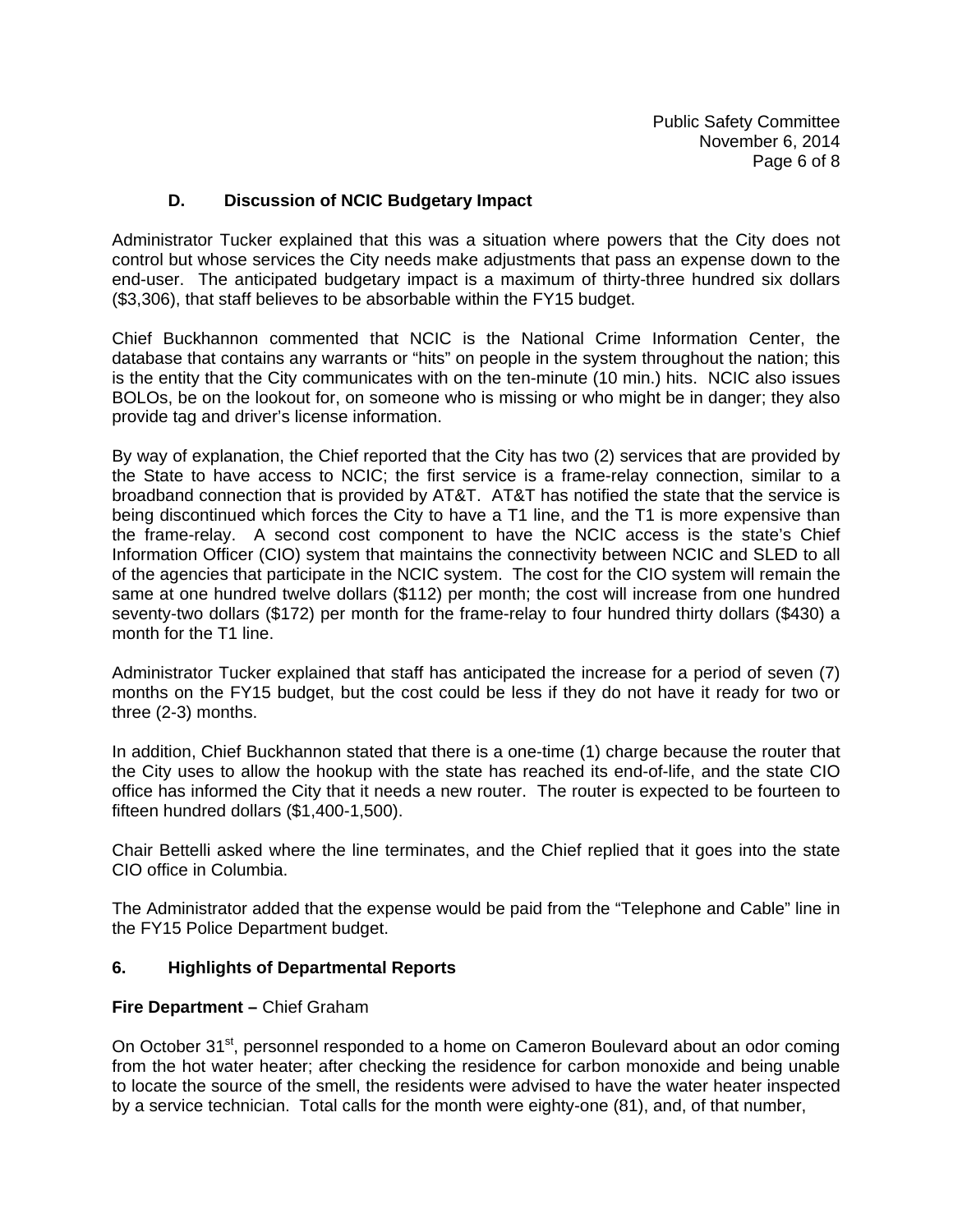Public Safety Committee November 6, 2014 Page 7 of 8

thirty-one (31) calls were EMS calls; five (5) pre-incident surveys were done. Thirty-six (36) fire inspections were done that found a total of ninety-three (93) violations. October saw a variety of training, but Chief Graham was pleased to have a new device for securing an airway that has less room for error for medical in-service training. Vehicle maintenance was relatively low, but all invoices were not available and will be included on the report next month. Several members of the Fire Department purchased the wood and replaced the steps to a residence to make them safe for a disabled resident.

Councilmember Carroll reported that a previous member of Council, who is in her late seventies, called the Fire Department for assistance because her washing machine was going haywire and had soaked the carpet in the house. Two personnel responded and took care of her situation until Boss Carpet could arrive to dry out the carpet. The Councilmember thanked Chief Graham and her crew for their random acts of kindness.

## **Police Department – Chief Buckhannon**

In one (1) October case, a woman hired two (2) men to paint her house and gave them her credit card information to buy supplies; when she received her bank statement, she found that they had made several unauthorized purchases. Mid-month, a man reported having contracted with a company to provide strippers for a party at his residence; only one (1) stripper arrived, charged his credit card over two thousand dollars (\$2,000) and left immediately without fulfilling the contract. On Sunday, October 19<sup>th</sup>, an officer saw three (3) juveniles driving a golf cart after dark; the juveniles were not authorized to use the golf cart and the owner did not know them; one (1) of them had keys to several types of golf carts in his pocket. The Department hopes that it has found the persons responsible for golf cart thefts and damage to those carts when returned. A Meet and Greet was held in the City Hall parking lot on Thursday, October 30<sup>th</sup> and approximately fifteen (15) residents attended. Dispatchers handled five thousand four hundred twenty-four (5,424) calls in the month; four thousand eight hundred forty-eight (4,848) were for the Police Department; five hundred sixty-seven (567) traffic stops were made, resulting in two hundred thirty-four (234) tickets. Officers arrested eighteen (18) persons in October primarily for traffic offenses. There were eleven (11) noise complaints and all received warnings. This is the time of year when training picks up for the Police Department; the state is encouraging training in criminal domestic violence.

Administrator Tucker reported a plumbing problem in the Public Safety Building that required attention; the Administrator noted that information continues to be funneled to Chris Deters with the Kirshner Firm.

#### **7. Miscellaneous Business**

Next Meeting Date: 9:30 a.m., Wednesday, January 7, 2015 in the Conference Room.

## **8. Adjourn**

 **MOTION: Councilmember Carroll moved to adjourn the meeting at 11:19 a.m.; Councilmember Bergwerf seconded and the motion PASSED UNANIMOUSLY.**